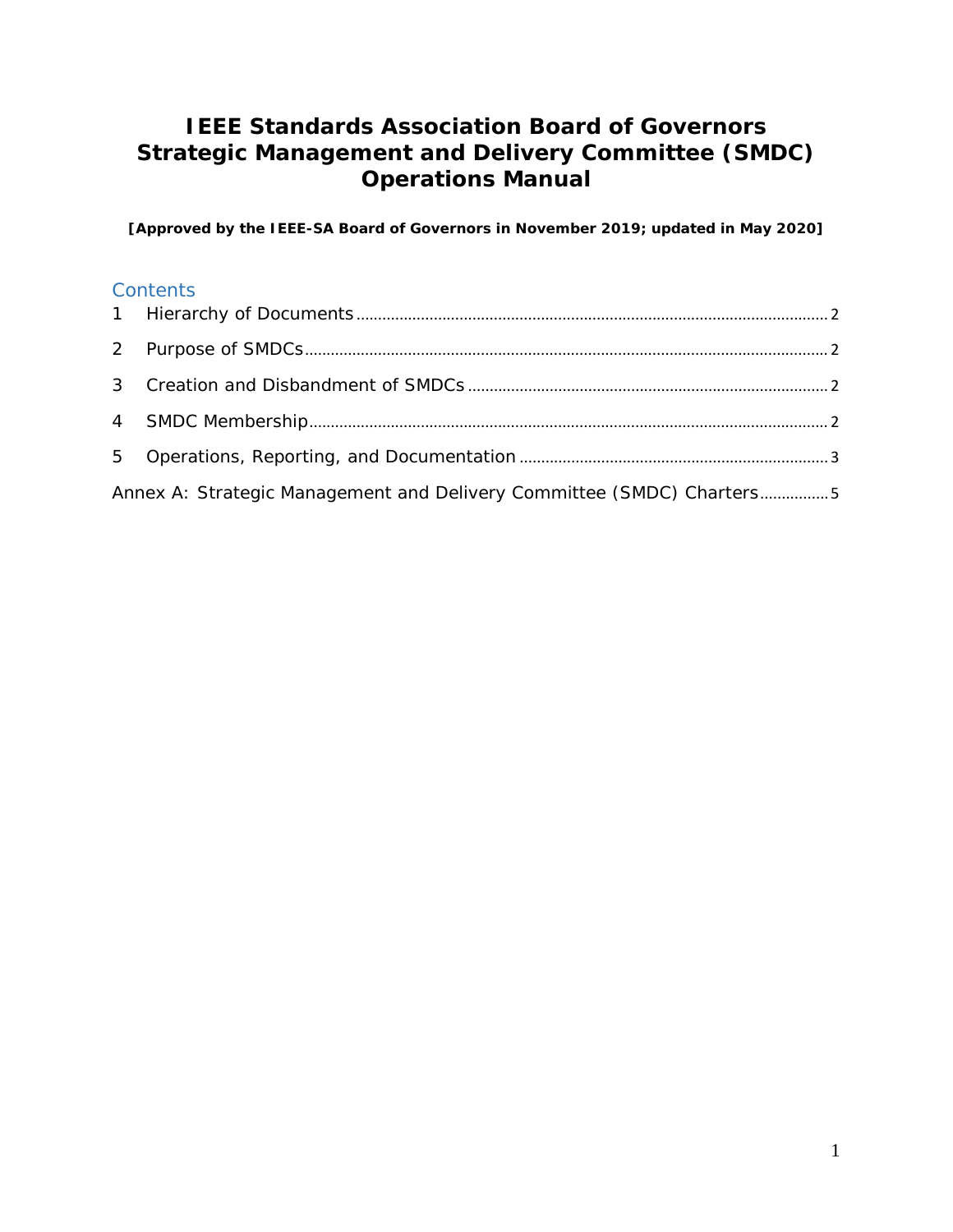# <span id="page-1-0"></span>**1 Hierarchy of Documents**

The latest versions of several documents take precedence over this document, in the following order:

[New York State Not-for-Profit Corporation Law](http://law.justia.com/newyork/codes/not-for-profit-corporation/) [IEEE Certificate of Incorporation](https://www.ieee.org/content/dam/ieee-org/ieee/web/org/about/whatis/01-05-1993_Certificate_of_Incorporation.pdf) [IEEE Constitution](https://www.ieee.org/content/dam/ieee-org/ieee/web/org/ieee-constitution-and-bylaws.pdf) [IEEE Bylaws](https://www.ieee.org/content/dam/ieee-org/ieee/web/org/ieee-constitution-and-bylaws.pdf) **[IEEE Policies](https://www.ieee.org/content/dam/ieee-org/ieee/web/org/about/whatis/ieee-policies.pdf)** [IEEE Board of Directors Resolutions](https://www.ieee.org/about/corporate/action.html) [IEEE Standards Association Operations Manual](https://standards.ieee.org/content/dam/ieee-standards/standards/web/documents/other/sa_om.pdf) [IEEE-SA Board of Governors Resolutions](https://standards.ieee.org/about/bog/resolutions.html)

### <span id="page-1-1"></span>**2 Purpose of SMDCs**

Strategic Management and Delivery Committees (SMDCs) are established by the IEEE-SA Board of Governors (BOG) to address strategic focus areas that are necessary and critical for the IEEE-SA to achieve long-term organizational objectives.

# <span id="page-1-2"></span>**3 Creation and Disbandment of SMDCs**

Current SMDCs are described in Annex A of this document.

The BOG shall periodically review all SMDC charters and activities to ensure that they are in alignment with the current strategic direction of the IEEE-SA.

At any time, the BOG may create a new SMDC, modify the charter of an SMDC, combine the operations of SMDCs, or disband an SMDC. Upon such action, Annex A will be updated accordingly.

#### <span id="page-1-3"></span>**4 SMDC Membership**

Each SMDC shall be chaired by an IEEE-SA Vice President. IEEE-SA Vice Presidents shall be of Member or higher grade of IEEE and shall be individual members of the IFFF-SA.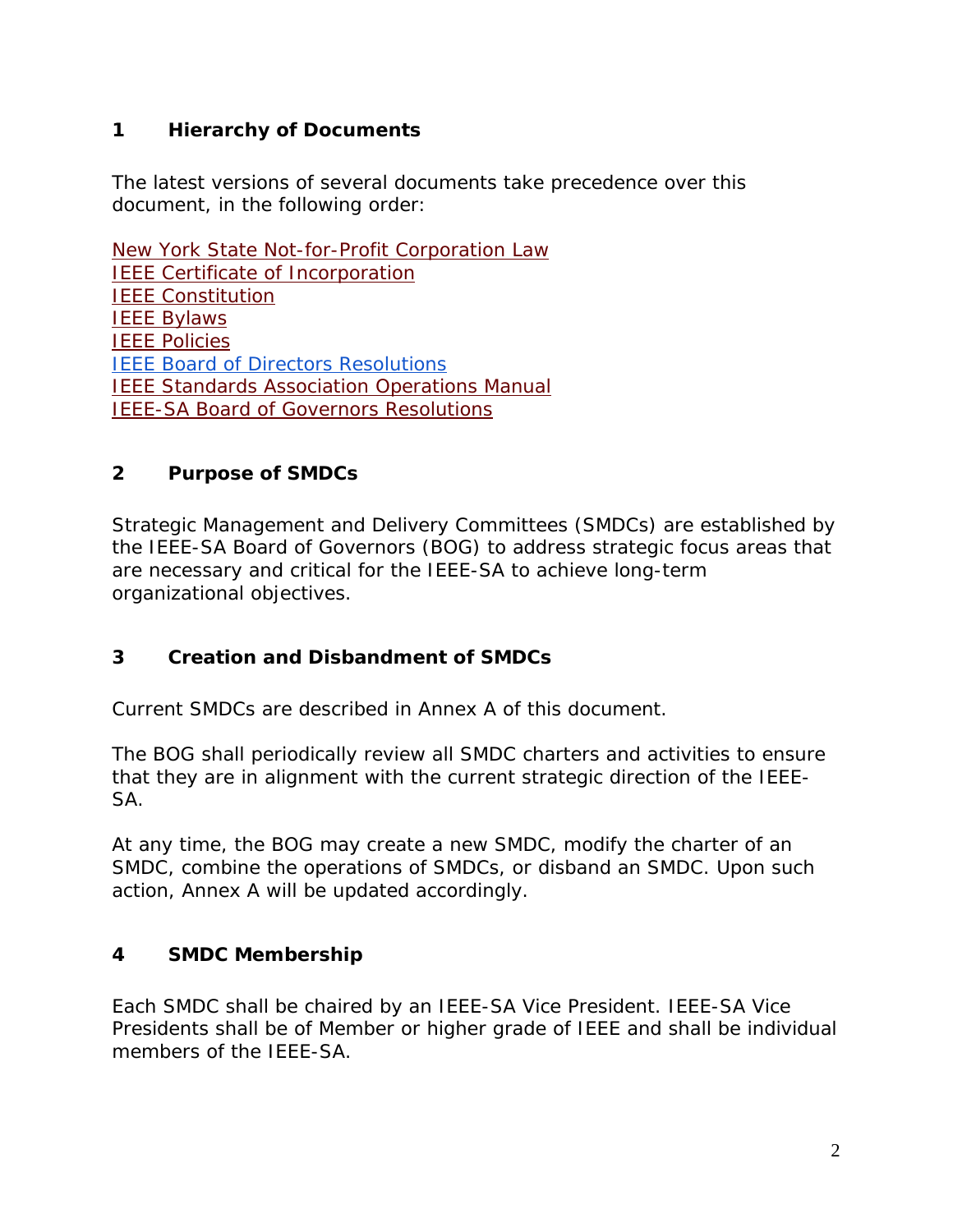The IEEE-SA President may appoint an individual to serve as an IEEE-SA Vice President if the individual is a sitting BOG Member, Past IEEE-SA President, Past IEEE-SA Standards Board (SASB) Chair, Past IEEE-SA Corporate Advisory Group (CAG) Chair, or Past IEEE-SA Treasurer.

The IEEE-SA Nomination and Appointments Committee or the IEEE-SA President may propose individuals other than the ones listed above to serve as an IEEE-SA Vice President if they have exceptional experience that falls within the charter of the particular SMDC. Such individuals must be willing to meet the IEEE and IEEE-SA membership requirements for IEEE-SA Vice Presidents. The appointment of such individuals shall be confirmed by the BOG.

An individual may serve as an IEEE-SA Vice President for up to six consecutive years. Sitting BOG Members with one or more years remaining in their term may be appointed to a two-year term as an IEEE-SA Vice President. All other individuals appointed as an IEEE-SA Vice President shall serve a one-year term.

Additional members of each SMDC shall be appointed by the IEEE-SA President for a one-year term. The number of members in each SMDC shall be proportional to the workload of the SMDC. The IEEE-SA Nominations and Appointments Committee may propose candidates for SMDC membership.

It is expected that all sitting BOG Members will serve as an IEEE-SA Vice President or as a member of at least one SMDC.

Each IEEE-SA Vice President who is not a sitting BOG Member shall be an ex officio member of the BOG without vote.

IEEE-SA Vice Presidents and members of SMDCs may serve more than one term.

# <span id="page-2-0"></span>**5 Operations, Reporting, and Documentation**

Each SMDC shall meet as often as necessary to accomplish its goals and objectives in a timely manner.

An SMDC may have committee(s) of the BOG organized under it at the discretion of the BOG or as designated in its charter.

An SMDC may have an ad hoc committee(s) of the BOG organized under it at the discretion of the IEEE-SA President or as designated in its charter.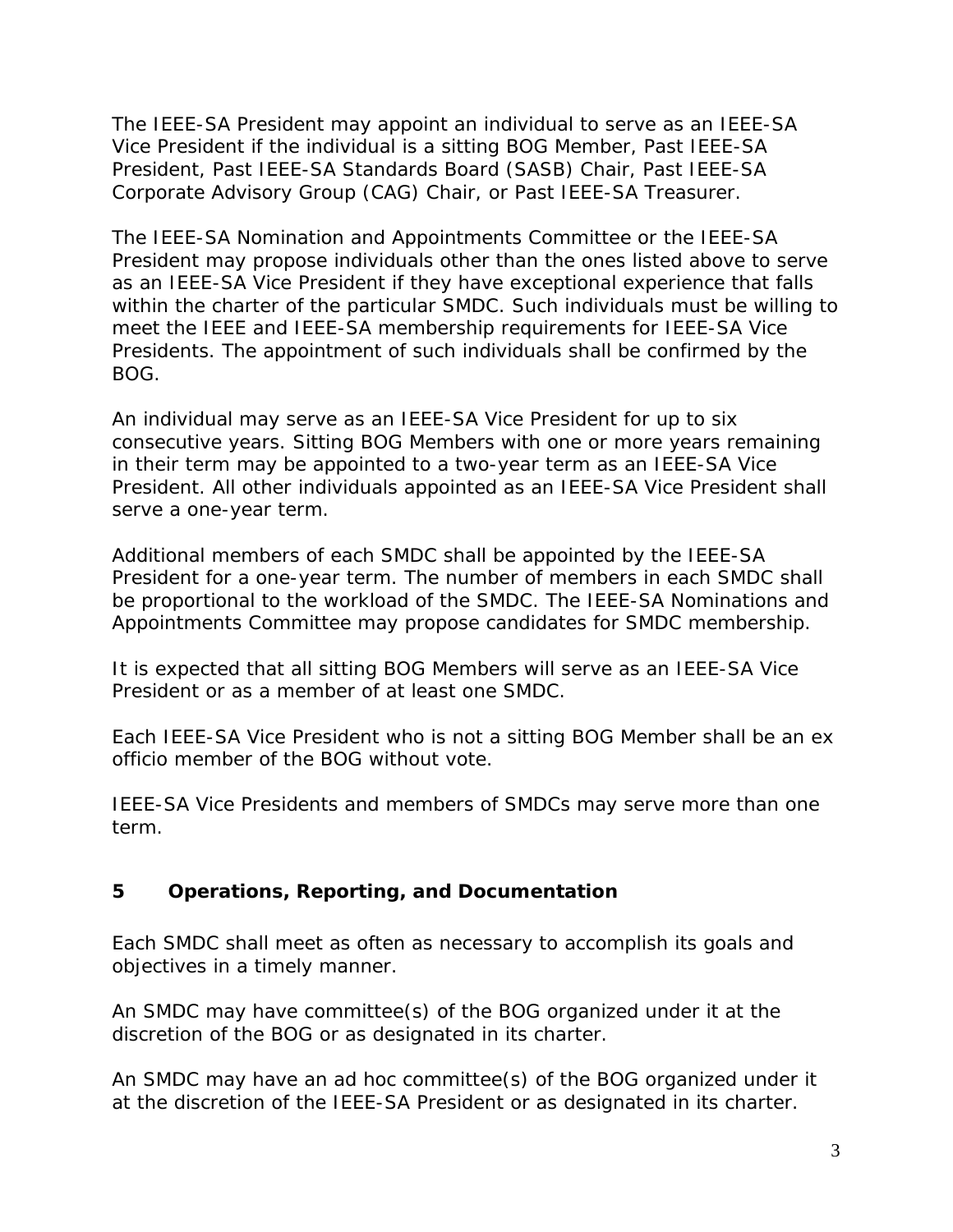In addition, each IEEE-SA Vice President may create subgroups (e.g., task forces, ad hocs) to assist their SMDC. Should an IEEE-SA Vice President wish to appoint a volunteer who is neither a BOG Member nor a member of that SMDC as a chair or member of a subgroup, approval of the IEEE-SA President shall be obtained.

An IEEE-SA Vice President shall be an ex officio member without voting rights in all committees, ad hoc committees, and subgroups organized under their SMDC for which they are not explicitly assigned as a member with voting rights.

Each SMDC shall have IEEE Professional Staff participation and support as assigned by the IEEE-SA Managing Director.

Each SMDC shall operate as a partnership between volunteer and Professional Staff leadership.

SMDCs may be of a dual strategic and operational nature and shall:

- Propose, develop, refine, and monitor strategic and operational objectives and initiatives
- Coordinate efforts among volunteers and staff in implementing, reviewing, and recommending adjustments to initiatives and activities
- Review and consider new ideas that are within their scope

SMDCs shall provide periodic reports to the BOG. Each SMDC shall be prepared to provide an update at every scheduled BOG meeting, although a report may not be requested at every BOG meeting.

SMDC documentation (e.g., meeting agendas and minutes) shall be stored in a private web area that is accessible to all sitting BOG Members.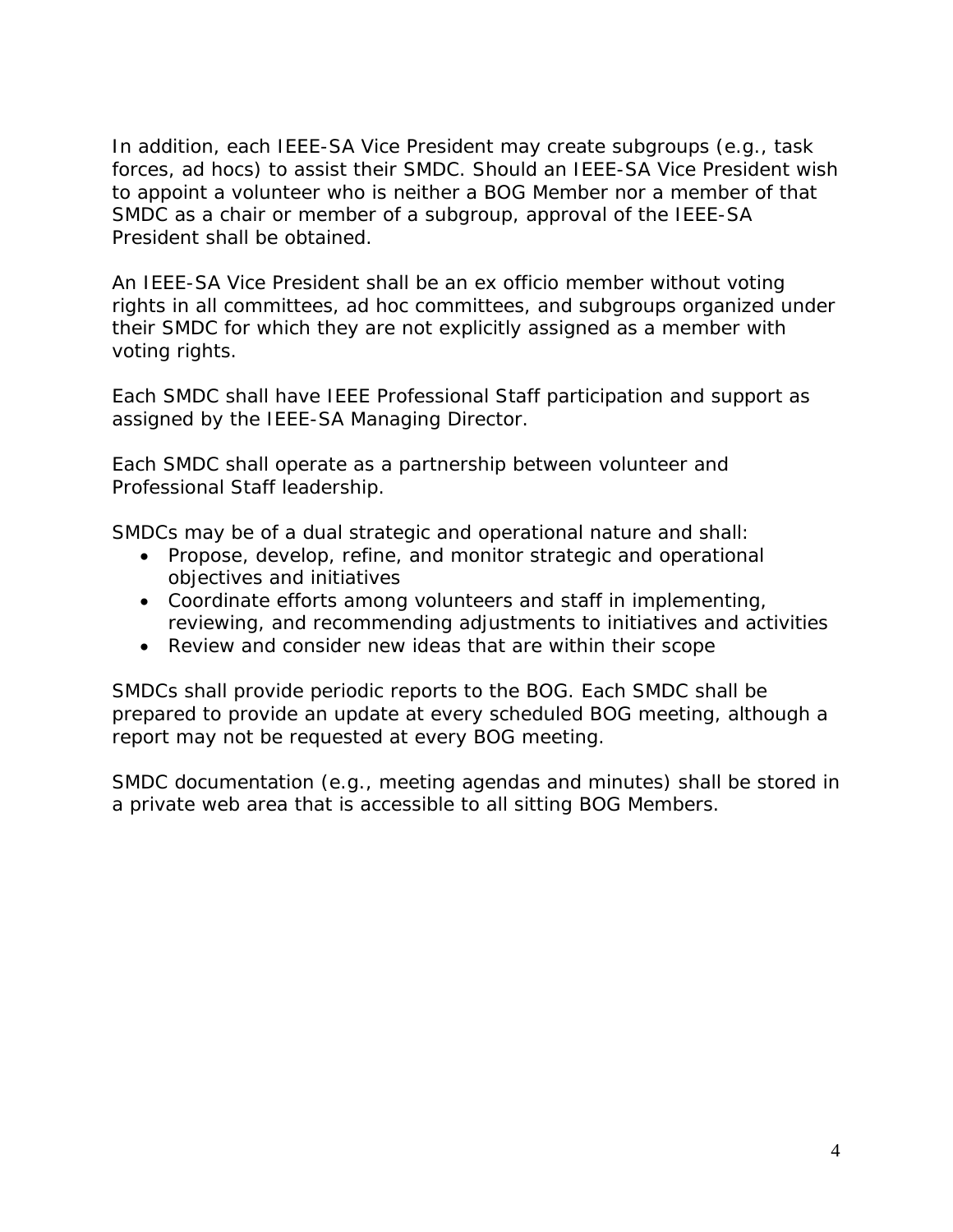# <span id="page-4-0"></span>**Annex A: Strategic Management and Delivery Committee (SMDC) Charters**

# A.1 *Financial Sustainability*

This SMDC strives to ensure IEEE-SA long-term financial sustainability, financial transparency, and appropriate management of the financial portfolio. It creates tools to aid the business and investment plans for IEEE-SA projects.

### A.2 *Industry Engagement and Sector Strategies*

This SMDC manages a strategic industry engagement framework that aims to bring companies and industry consortia into the IEEE-SA ecosystem.

#### A.3 *Market Incubation and Business Acceleration*

This SMDC cultivates the growth of a single or of a few strategically important businesses through focused dedication of resources.

A.4 *Marketing Strategies, Technology Policy, Government Engagement, and Regional Marketing Campaigns and Activities*

This SMDC supports IEEE-SA business growth via promotion of brand awareness, provision of all aspects of marketing support, and engagement in public policy initiatives that enhance the reputation of the IEEE-SA.

#### A.5 *Platform Infrastructure Optimization*

This SMDC assists in the provision of software infrastructure tools and platforms that enable customers, volunteers, and IEEE staff to effectively and efficiently leverage the IEEE-SA ecosystem to achieve their goals.

#### A.6 *Product and Service Innovation*

This SMDC helps to create, grow, and manage IEEE-SA's product and services portfolio, with an emphasis on products and services that complement IEEE-SA's core consensus businesses.

#### A.7 *Standards and Standards Innovations*